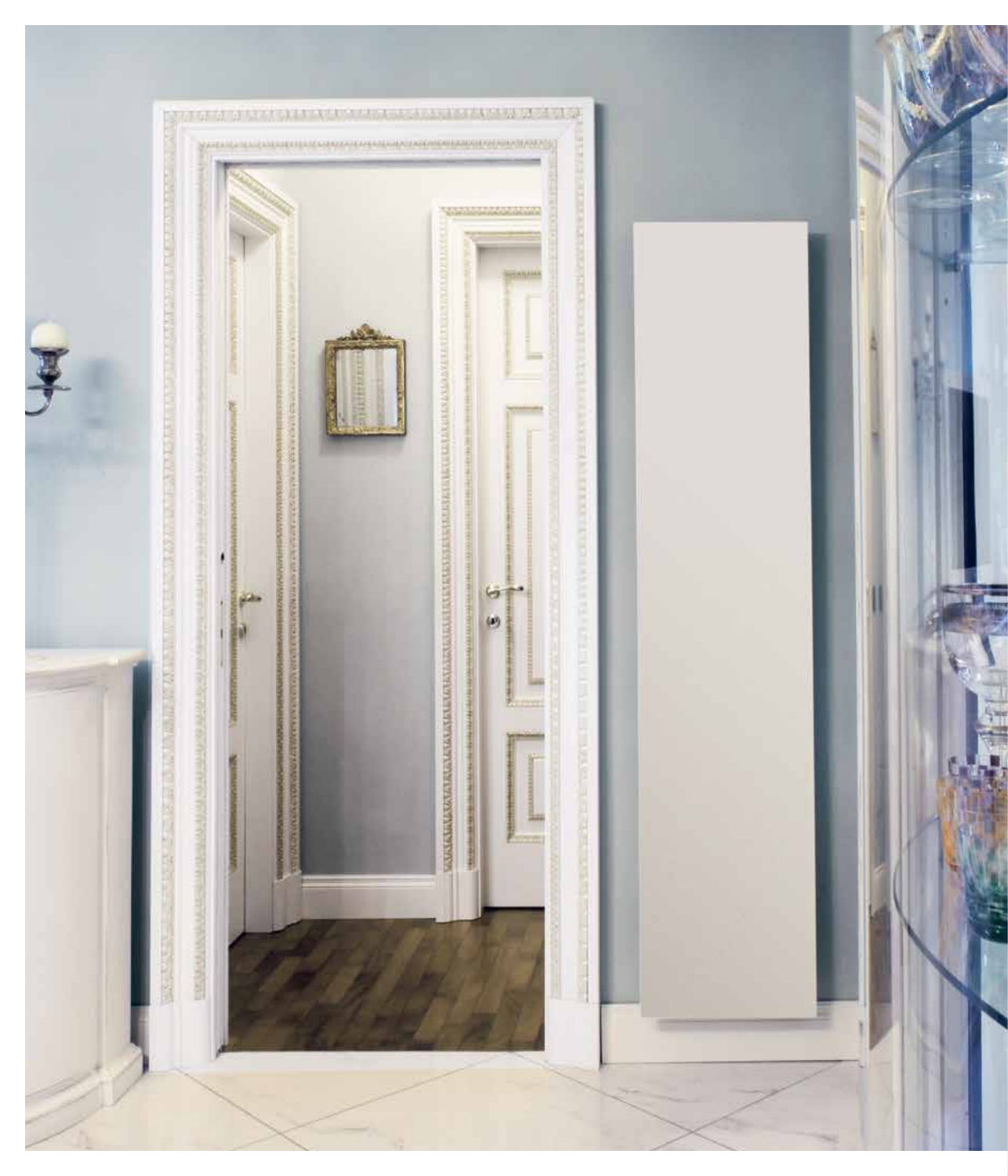## **SMOOTH design ridea**

Essenziale, "less is more", perchè nel design togliere e rinunciare è spesso un arricchimento piuttosto che una privazione.

 $\small \begin{minipage}{0.5\linewidth} \begin{minipage}{0.5\linewidth} \begin{minipage}{0.5\linewidth} \end{minipage} \begin{minipage}{0.5\linewidth} \end{minipage} \begin{minipage}{0.5\linewidth} \begin{minipage}{0.5\linewidth} \end{minipage} \begin{minipage}{0.5\linewidth} \end{minipage} \begin{minipage}{0.5\linewidth} \end{minipage} \begin{minipage}{0.5\linewidth} \end{minipage} \begin{minipage}{0.5\linewidth} \end{minipage} \begin{minipage}{0.5\linewidth} \end{minipage} \begin{minipage}{0.5\linewidth} \end{minipage$ 

www.www.www.www.ww Essential, "less is more", because in the design taking away and giving up is often an enrichment rather than a deprivation.

> *Finitura fotografata in questa pagina: Silver Satin SAP 13931. Nella pagina accanto: Bianco traffico RAL 9016 opaco.*

*Finish photographed on this page: Silver Satin SAP 13931. On the opposite page: Bianco traffico RAL 9016 matt.*

**RIDEA 2015** 121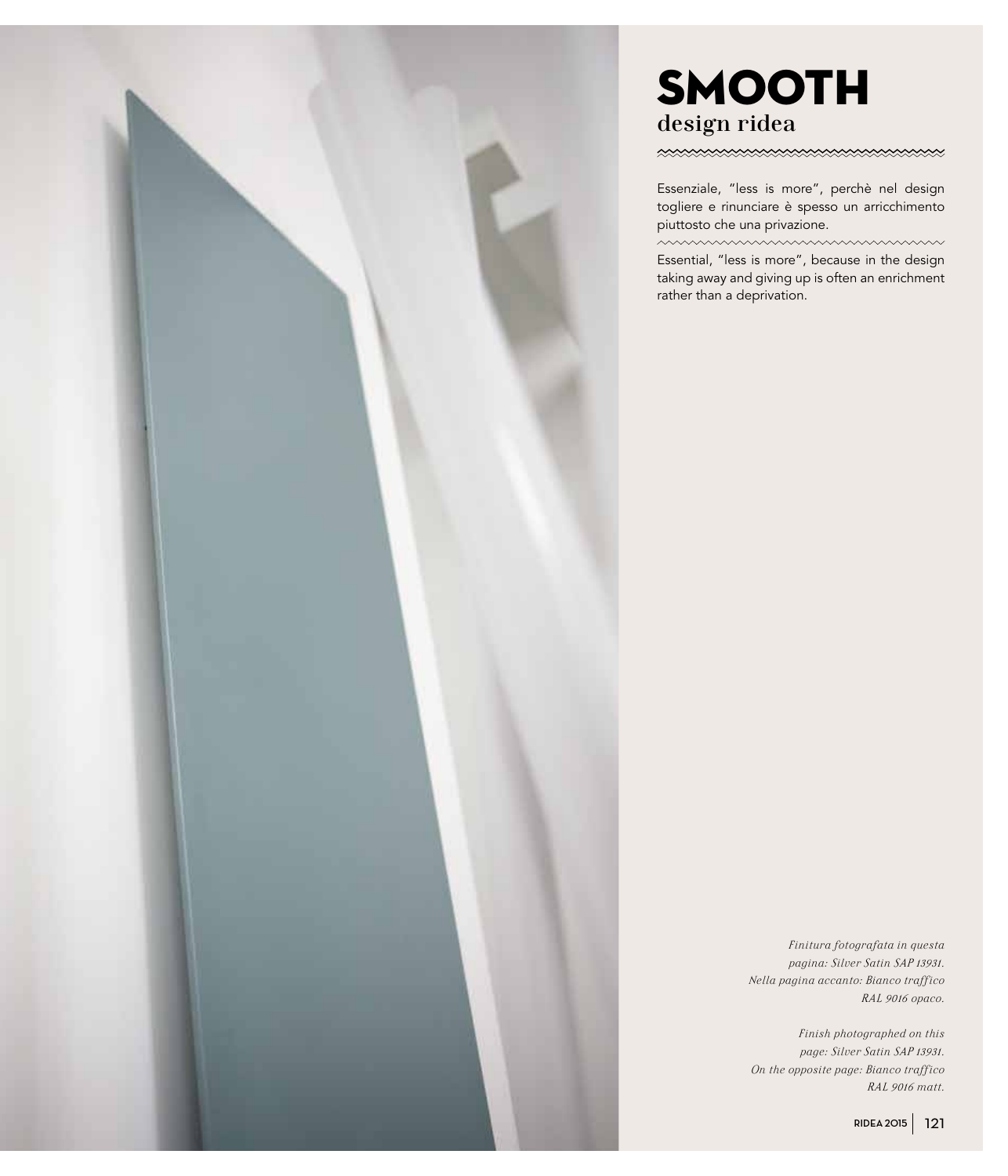## SMOOTH

| hxb<br>$\epsilon$ (cm) | $\mathbf n$<br>numero<br>elementi/<br>elements<br>number | peso a<br>vuoto/<br>weight<br>empty<br>(kg) | volume<br>d'acqua /<br>water<br>volume<br>$(dm^3)$ | a<br>$\text{(cm)}$ | $\mathbf c$<br>$\text{(cm)}$ | d<br>$\text{(cm)}$ | e<br>$\text{(cm)}$ | Qs resa<br>termica/<br>thermal yield<br>$\Box$ t 50°C (watt) | Q potenza<br>elettrica/<br>electrical power<br>(watt) | versione<br>$mista*$<br>combined<br>version* | apribile $**/$<br>opening** | apribile/<br>opening     |
|------------------------|----------------------------------------------------------|---------------------------------------------|----------------------------------------------------|--------------------|------------------------------|--------------------|--------------------|--------------------------------------------------------------|-------------------------------------------------------|----------------------------------------------|-----------------------------|--------------------------|
|                        |                                                          |                                             |                                                    |                    |                              |                    |                    | $\triangle$                                                  | $\boldsymbol{G}$                                      | $\boldsymbol{\mathcal{L}}$                   | $\overline{\phantom{0}}$    |                          |
| verticale/vertical     |                                                          |                                             |                                                    |                    |                              |                    |                    |                                                              |                                                       |                                              |                             |                          |
| 120,0x40,0             | 1                                                        | 13,0                                        | 0,26                                               | 28,0               | 64,0                         | 28,0               | 64,0               | 553                                                          | 540                                                   | $\bullet$                                    | $\overline{\phantom{a}}$    | $\bullet$                |
| 180,0x50,0             | $\mathbf{1}$                                             | 24,0                                        | 0,42                                               | 43,0               | 94,0                         | 43,0               | 94,0               | 913                                                          | 900                                                   | $\bullet$                                    | $\sim$                      | $\bullet$                |
| 200,0x60,0             | $\mathbf{1}$                                             | 32,0                                        | 0,58                                               | 53,0               | 94,0                         | 53,0               | 94,0               | 1201                                                         | 1200                                                  | $\bullet$                                    | $\overline{\phantom{a}}$    | $\bullet$                |
| orizzontale/horizontal |                                                          |                                             |                                                    |                    |                              |                    |                    |                                                              |                                                       |                                              |                             |                          |
| 40,0x120,0             | $\mathbf{1}$                                             | 13,0                                        | 0,26                                               | 28,0               | 64,0                         | 28,0               | 64,0               | 553                                                          | 540                                                   | $\bullet$                                    | $\bullet$                   | $\overline{a}$           |
| 50,0x180,0             |                                                          | 24,0                                        | 0,42                                               | 43,0               | 94,0                         | 43,0               | 94,0               | 913                                                          | 900                                                   | $\bullet$                                    | $\bullet$                   | $\overline{\phantom{a}}$ |
| 60,0x200,0             |                                                          | 32,0                                        | 0,58                                               | 53,0               | 94,0                         | 53,0               | 94,0               | 1201                                                         | 1200                                                  | $\bullet$                                    | $\bullet$                   |                          |